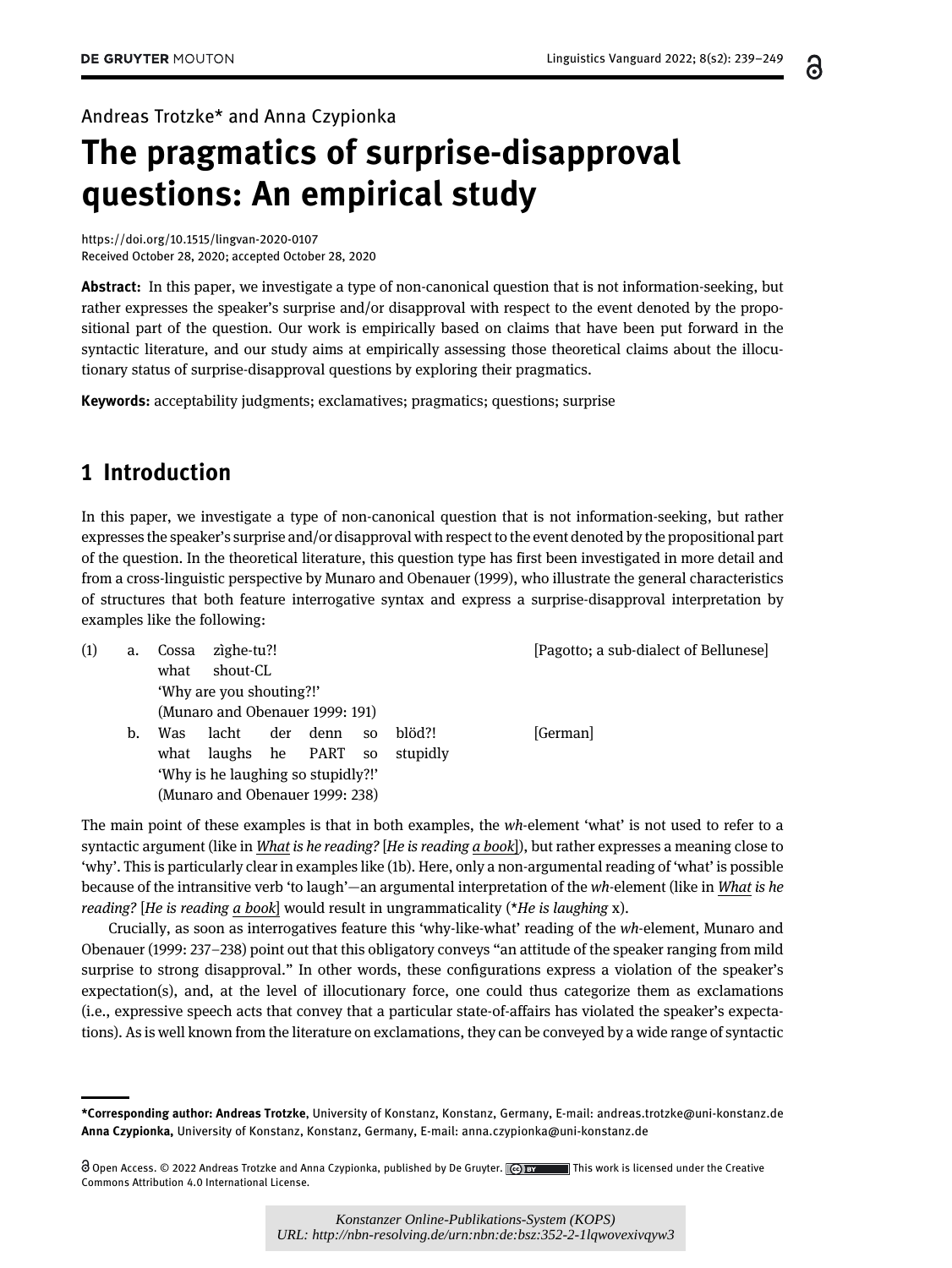forms, including interrogative syntax. Consider the following English examples, which are taken from [Rett](#page-9-1) [\(2011](#page-9-1): 412):

- (2) a. (Wow,) John bakes delicious desserts!
	- b. (My,) What delicious desserts John bakes!
	- c. (Boy,) Does John bake delicious desserts!
	- d. (My,) The delicious desserts John bakes!

Looking at the data in (3), we can see that exclamation is a speech act that does not correspond to a particular sentence type, and that the notion of exclamation instead might just refer to specific uses of several sentence types. According to this view, the interrogative examples in (1) could merely instantiate another option to realize an exclamation, and according to this claim we could thus say that the cases in (1) do not function as proper (read: information-seeking) questions anymore.

However, [Munaro and Obenauer \(1999\)](#page-9-0) in their original proposal have taken a different path (and the syntactic literature adopting their proposal has as well; see [Obenauer 2004,](#page-9-2) [2006](#page-9-3); [Giorgi 2016,](#page-9-4) [2018;](#page-9-5) and many others): In their account, [Munaro and Obenauer](#page-9-0)'s (1999) claim that surprise-disapproval questions must be distinguished at the speech-act level from both information-seeking questions on the one hand and exclamations on the other hand. They formulate this claim by means of the so-called 'cartographic' framework, which represents discourse-related meaning components as left-peripheral syntactic projections [\(Rizzi 1997](#page-9-6), [2014](#page-10-0)). One of the main ideas of this approach is to also encode illocutionary components of utterance meaning within the boundaries of sentence grammar (see also [Krifka 2014](#page-9-7), [2019](#page-9-8)). Adopting such a view on the relation between syntax and pragmatics, [Munaro and Obenauer \(1999\)](#page-9-0) propose that the surprise-disapproval effect of cases like (1) above is encoded in a functional projection other than Interrogative Force. (3) represents the ordering of functional projections in [Munaro and Obenauer](#page-9-0)'s (1999: 217–218) decomposed left periphery; see also [Obenauer \(2006:](#page-9-3) 266):



As (3) represents, there are two more functional projections above the projection encoding the interrogative force of the clause. Specifically, while SpecExcl(amation)CP is the landing site for wh-phrases in wh-exclamatives (e.g., How beautiful he is!), SpecEv(aluation)CP serves as a position for wh-phrases in non-canonical questions like (1) above. Accordingly, Munaro and Obenauer argue that special questions such as surprise questions (but also rhetorical questions etc.) are derived by adding functional structure on top of the structure encoding the question force of a clause (see also [Nye 2009](#page-9-9): chapter 2 on relevant pseudo-questions in English and a similar proposal).

There are many empirical aspects and conceptual assumptions underlying syntactic analyses like (3), which we cannot discuss in this paper; note that structural representations like (3) are controversial also within generative linguistics [\(Trotzke and Zwart 2014\)](#page-10-1). But even if one shares the general theoretical framework behind structural claims like (3), one can still question some of its most basic assumptions (see [Trotzke 2020\)](#page-10-2). In particular, (3) is in line with prominent theories about exclamatives that posit a dedicated illocutionary force operator for exclamations. For instance, Rett'[s \(2011\)](#page-9-1) 'E-FORCE' and Grosz'[s \(2012\)](#page-9-10) EX operators instantiate it.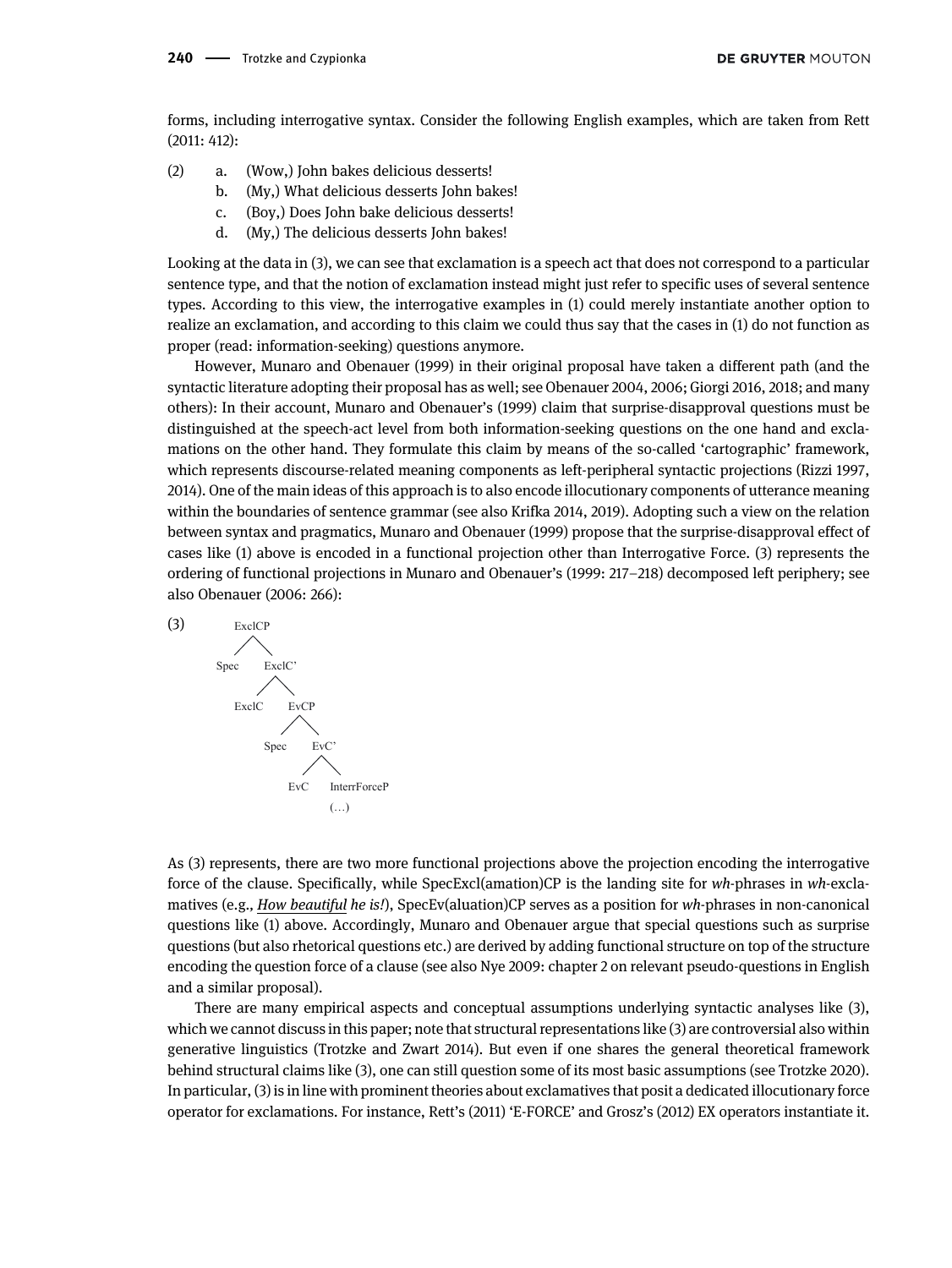Yet, unlike with questions—where a speech act operator returns a different semantic type (a question)—the alleged E-FORCE and EX return the original proposition ('the at-issue content') and a 'not-at-issue' proposition (in this case: surprise/amazement about  $p$ ). One can thus wonder on conceptual grounds what exactly is achieved by postulating a distinct speech act operator for exclamations.

Note that it is a common theoretical claim in linguistic theory that so-called 'major' sentence types ([König](#page-9-11) [and Siemund 2007](#page-9-11), [2013\)](#page-9-12) like declaratives (4a), interrogatives (4b), and imperatives (4c) should be represented by distinct illocutionary operators:

- (4) a. That building is tall.
	- b. Has that building been extended?
	- c. Go to the top of that building!

Proposing an operator for exclamations (and thus assuming that 'exclamatives' as a distinct sentence type exist) already adds a lot of controversial assumptions to the basic inventory in (4). As we have seen above, cartographic approaches that have investigated the phenomenon of surprise-disapproval questions in more detail even go one step further and propose an operator for 'non-canonical' speech acts like surprise-disapproval questions (e.g., an Evaluation Phrase in [3]).

We are merely indicating our doubts here about an analysis like (3) above because our goal in this paper is not in the first place a theoretical one. Rather, although our paper starts with and is empirically based on observations that have been pointed out in the cartographic literature, our study aims at empirically assessing theoretical claims about the illocutionary status of surprise-disapproval questions by exploring their pragmatics. In particular, we investigate the illocutionary status of questions like (1) by asking how speakers can react to surprise-disapproval questions in a discourse: Do they perceive them as requests for information in the first place? Or do they mainly interpret them as exclamation speech acts expressing the surprise of the speaker? By carrying out an acceptability study on how speakers react to surprise-disapproval questions, and by comparing those reactions to the ones we observe for both information-seeking questions and wh-exclamatives, we hope to contribute to answering questions about the illocutionary status of such non-canonical questions and about which pragmatic components of these non-canonical uses are predominantly perceived by speakers. In what follows, we will first present our empirical study in [Section 2,](#page-2-0) and we will then turn back to the theoretical implications of our empirical investigation.

# <span id="page-2-0"></span>2 An empirical study on the pragmatics of surprise questions

The more recent literature on surprise-disapproval questions has identified many more syntactic phenomena that might fall into the category of surprise (or 'counter-expectational') questions, and the cases featuring 'why-like-what' readings were thus only the starting point of a still growing literature. For instance, configurations like English How come? or What the hell is he doing? are now characterized as surprise questions too (e.g., [Celle 2018;](#page-9-13) [Celle et al. 2019](#page-9-14)).

However, we hypothesize that 'why-like-what' is still the clearest example instantiating the category of surprise questions because we agree with the cartographic literature that as soon as 'what' receives the non-argumental reading of 'why' in interrogatives, the surprise-disapproval interpretation obligatorily follows. Note that this is different in most of the other cases cited in the literature. For instance, it has been pointed out that intensifiers like the hell are not only compatible with surprise interpretations (see [Pesetsky](#page-9-15) [1987:](#page-9-15) 111), but also with other types of non-canonical questions that might lack a surprise interpretation. As [Obenauer \(2004:](#page-9-2) 376) illustrates, the hell is also compatible with the rhetorical-question interpretation (Who the hell cares?) or with the 'Can't-find-the-value' interpretation (Where the hell did I leave my keys?). Given these considerations, our study only tested surprise-disapproval questions instantiated by 'why-like-what' readings, as illustrated in (1) above. The language investigated by our study was German since parallel cases to the Romance 'why-like-what' readings have many times been pointed out in the original literature on this topic (see [Munaro and Obenauer](#page-9-0)'s 1999 example above [1]).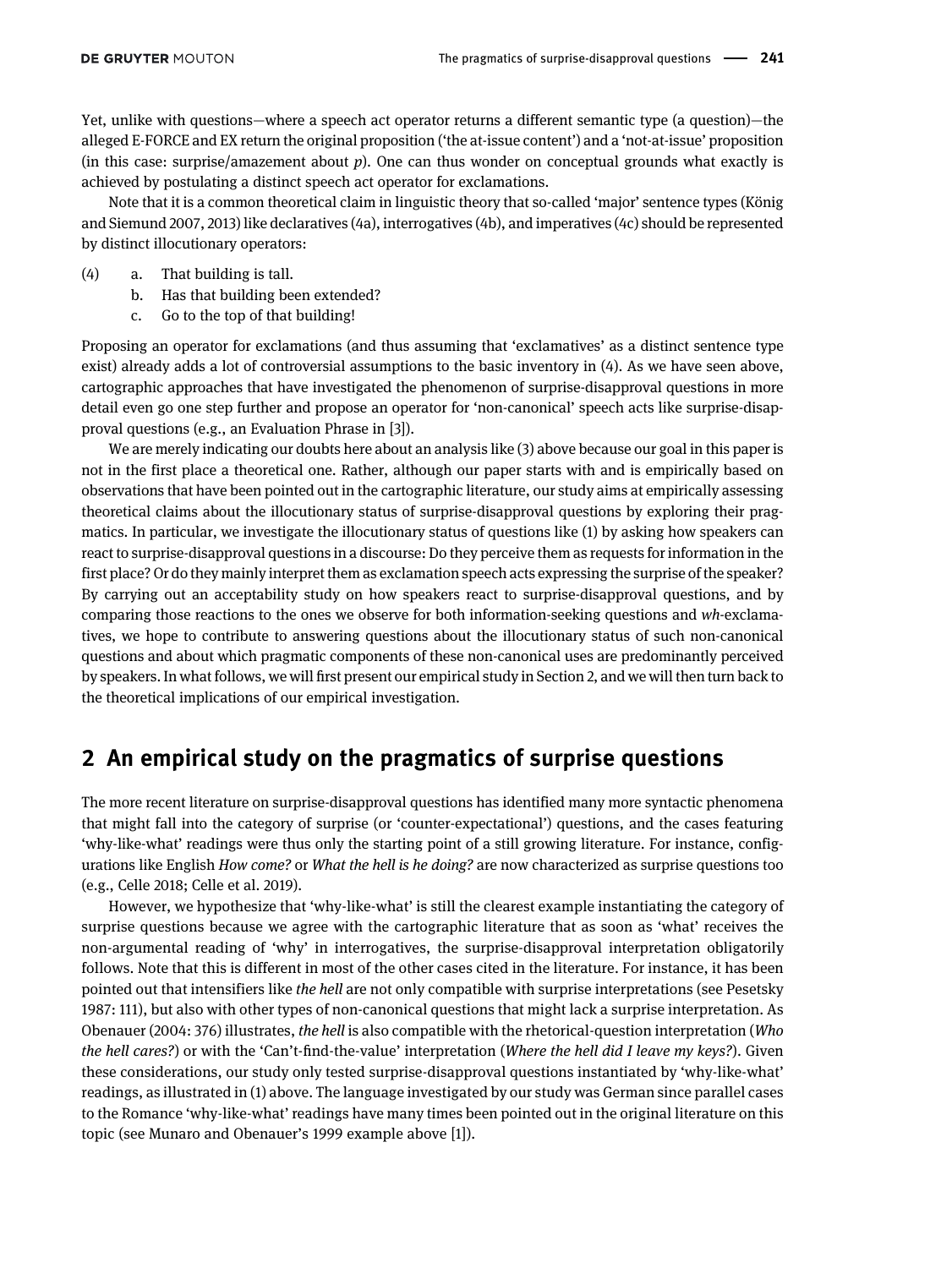### 2.1 Materials and methods

#### 2.1.1 Participants

Participants were 60 native speakers with German as their only native language. Their mean age was 38.7 years (sd = 11.8, max = 65, min = 19). 26 participants were male. Participants were recruited through Clickworker's crowd-sourcing service.1

#### 2.1.2 Language material

The language material consisted of a short context followed by a dialogue. In the dialogue, the first speaker uttered a sentence of one of three types: (a) an information-seeking question, (b) an exclamative, or (c) a surprisedisapproval question. The second speaker then responded with a reaction of one of two types: (a) an answer, or (b) an affirmation (see below for more details). The participants' task was to rate the appropriateness of the second speaker's reaction, given the preceding context and utterances. Crucially, all three utterance types of the first speaker were constructed with the German version of'what'(was). That is, in information-seeking questions, was occurred with transitive verbs and hence an empty argument slot. In exclamatives, was always featured the degree reading that is typical for that particular wh-element in exclamation speech acts (similar to English What a in What a beautiful city!). In surprise-disapproval questions (closely following the original literature introduced in [Section 1](#page-0-0)), was always occurred with intransitive verbs, and so the 'why-like-what' reading was the only way to interpret the respective utterances. Speaker B's reaction was either an answer or an affirmation. We take an 'answer' to be a reaction that provides the missing information referred to by thewh-element (the syntactic object in an argumental 'what'reading and the reason in the 'why-like-what'reading). An affirmation in turn represents a reaction that we expected to be felicitous in the case of exclamatives: Although Speaker B cannot provide an 'answer' to an exclamation (see [Grimshaw 1979;](#page-9-16) [Zanuttini and Portner 2003;](#page-10-3) and many others), he can of course affirm the expression of surprise on the part of the speaker. The following pattern is adopted from [Zanuttini and](#page-10-3) [Portner \(2003:](#page-10-3) 47):

- (5) A: How very tall he is!
	- B:\* Seven feet. [answer]
	- B′: He really is! Indeed! [affirmation]

All in all, we constructed four sets of critical items and four sets of filler items. An illustration of a full critical item set is given in Example 1:

#### INFORMATION-SEEKING

Fabian ist aufgefallen, dass sich Uli öfters Bücher in der Bibliothek ausleiht.

|               | Fabian: | "Was hast du denn zuletzt gelesen?"                                              |
|---------------|---------|----------------------------------------------------------------------------------|
| [answer]      | Uli:    | "Ich verrate es dir: Das letzte Buch war ein Roman von Thomas Mann."             |
| [affirmation] | Uli:    | "Da hast du recht: Ich wollte in der letzten Woche eigentlich gar nichts lesen." |
|               |         | Fabian noticed that Uli often borrows books from the library.                    |
|               |         | Fabian: "What is the last thing you read?"                                       |

| answer | Uli: | "I will tell you: The last book was a novel by Thomas Mann." |  |
|--------|------|--------------------------------------------------------------|--|
|--------|------|--------------------------------------------------------------|--|

[affirmation] Uli: "You are right: I was not planning to read anything at all last week."

<sup>1</sup> [https://www.clickworker.de](https://www.clickworker.de/).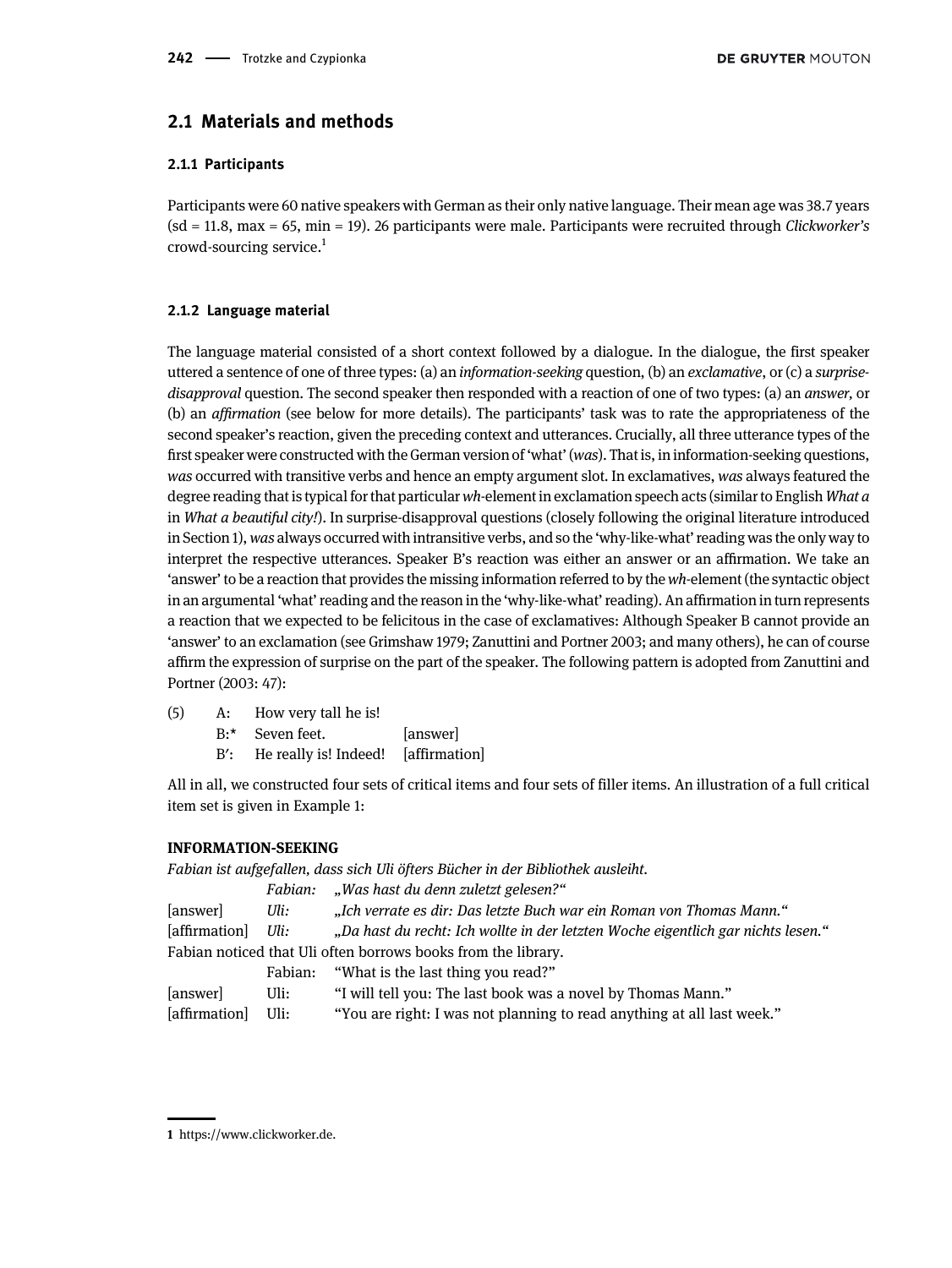#### EXCLAMATIVE

|          |        | Eva trifft Laura und weiß, dass Lauras Mann Markus wieder gebacken hat.       |
|----------|--------|-------------------------------------------------------------------------------|
|          | Eva:   | "Was der aber auch für leckere Kuchen gebacken hat!"                          |
| [answer] | Laura: | "Oh, das weißt du nicht? Er hat einen Schoko- und einen Nusskuchen gebacken." |
|          |        | [affirmation] Laura: "Ja, das stimmt, er ist wirklich ein sehr guter Bäcker." |
|          |        | Eva meets Laura and knows that Laura's husband Markus has been baking again.  |
|          | Eva:   | "What delicious pies he made!"                                                |

| [answer] | Laura: | "Oh, you don't know? He made a chocolate and a nut pie." |  |  |
|----------|--------|----------------------------------------------------------|--|--|
|          |        |                                                          |  |  |

| [affirmation] Laura: "Yes, that's true, he really is very good at baking." |  |  |  |  |
|----------------------------------------------------------------------------|--|--|--|--|
|----------------------------------------------------------------------------|--|--|--|--|

#### **SURPRISE**

Julia sieht, dass Marc sich mitten am Tag hinlegen möchte. Dabei dachte sie, dass sie den Nachmittag miteinander verbringen.

|             | Julia: | "Was schläfst du denn jetzt?!"                                         |
|-------------|--------|------------------------------------------------------------------------|
| [answer]    | Marc:  | "Oh, das weißt du nicht? Ich bin gestern Abend spät ins Bett gegangen, |
|             |        | darum lege ich mich noch mal hin."                                     |
| affirmation | Marc:  | "Du hast recht: Eigentlich hatte ich dir versprochen,                  |
|             |        | dass wir den Nachmittag zusammen verbringen."                          |

Julia sees that Marc is going to lie down in the middle of the day. However, she thought that they were going to spend the afternoon together.

|                  | Julia: | "What are you doing sleeping now?"                                                     |
|------------------|--------|----------------------------------------------------------------------------------------|
| <i>s</i> answerl | Marc:  | "Oh, you don't know? I went to bed late yesterday, that is why I am lying down again." |
| [affirmation]    |        | Marc: "You are right, I promised you we would spend the afternoon together."           |

**Example 1:** Example of one set of critical stimuli. Dialogues are grouped by utterance type. All utterance types were presented either with reaction [answer] or reaction [affirmation]. English translations are provided below the German original.

With information-seeking questions, we expected an answer to be rated as appropriate, and an affirmation to be rated as inappropriate. With exclamatives, we expected an answer to be rated as inappropriate, and an affirmation as appropriate. For surprise questions, the rating pattern should be informative about their preferred interpretation and thus about their illocutionary status; see our discussion above.

To test whether participants understood the task of judging the mini-dialogues, we constructed four fillers we expected to get good judgments ('good' fillers), four fillers we expected to get bad judgments ('bad' fillers), and four fillers we expected to receive mixed judgments ('medium' fillers); 'good', 'bad', and 'medium' describing the appropriateness of the reactions. This methodology has already been proven to be useful in a previous study on the use of exclamatives in discourse ([Trotzke 2019\)](#page-10-4). Fillers were also short dialogues preceded by a context. However, the first utterances were declaratives or information-seeking questions only. An example of a full filler set is given in Example 2:

#### GOOD

Irene sieht, dass es draußen sehr windig ist und macht sich Sorgen um ihren Mann Klaus. Irene:  $\Box$ , Nimm lieber die warme Jacke mit!" Klaus: "Okay, mache ich." Irene sees that it is very windy outside and is worried about her husband Klaus. Irene: "Better take the warm jacket!" Klaus: "Ok, I will do that."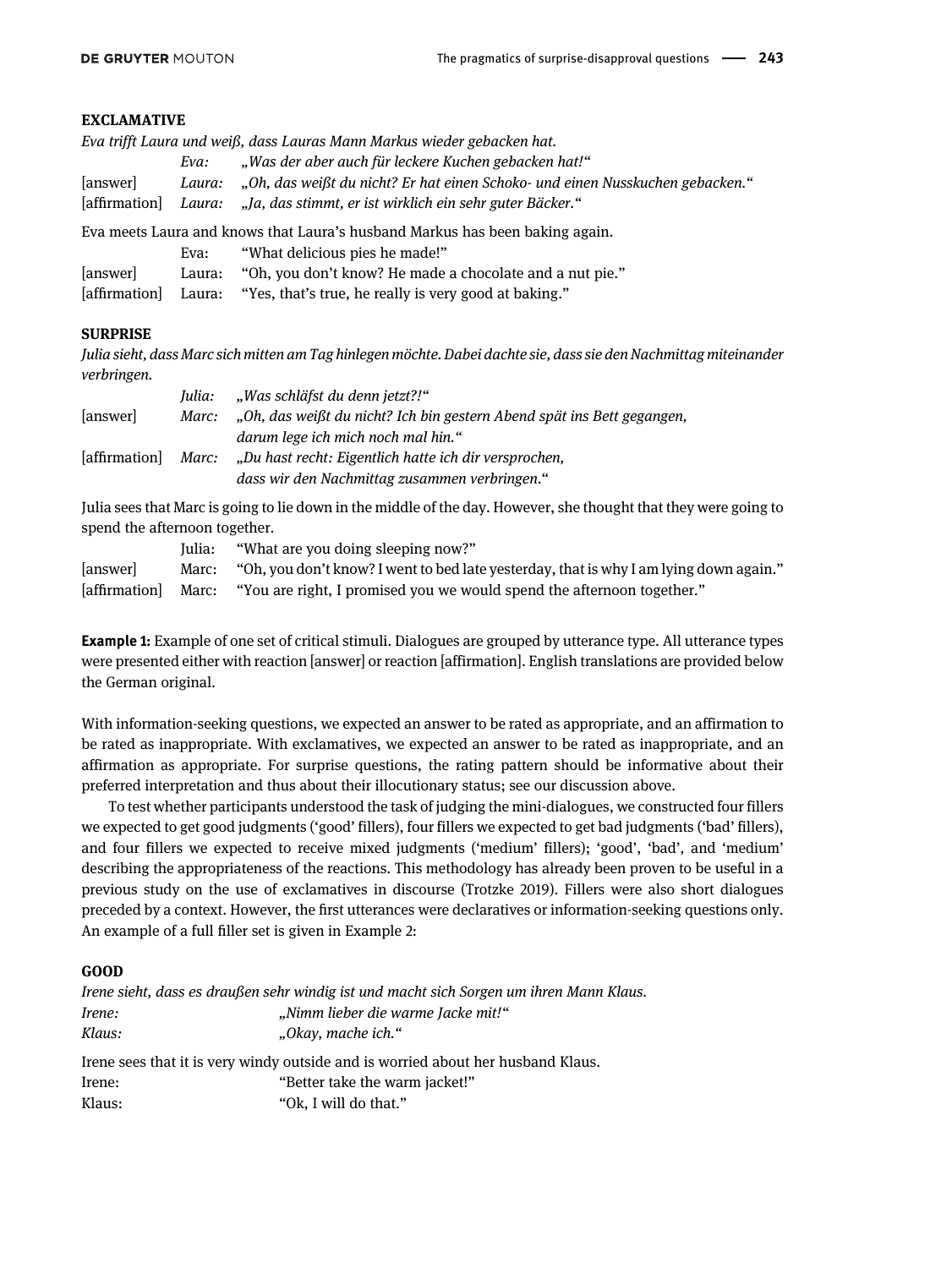#### MEDIUM

|          | Manfred und Inge verabreden, dass Manfred heute Abend einkaufen geht. |
|----------|-----------------------------------------------------------------------|
| Inge:    | "Bring auch noch ein Pfund Tomaten mit!"                              |
| Manfred: | "Ja, das stimmt."                                                     |
|          | Manfred and Inge agree that Manfred will go shopping tonight.         |
| Inge:    | "Please bring a pound of tomatoes as well."                           |

Manfred: "Yes, that is right."

#### **BAD**

|           | Carmen ist mit ihrer besten Freundin zusammen einkaufen. |
|-----------|----------------------------------------------------------|
| Carmen:   | "Welches Kleid soll ich nehmen?"                         |
| Freundin: | "Ja, das stimmt."                                        |
|           | Carmen is shopping with her best friend.                 |
| Carmen:   | "Which dress should I pick?"                             |

Friend: "Yes, that is right."

Example 2: Example of one set of fillers. Dialogues are grouped by the expected felicity of the reaction. English translations are provided below the German original.

Each participant saw 36 items, with four dialogues per condition.

#### 2.1.3 Procedure

The experiment was performed as an online rating study in SoSciSurvey.<sup>2</sup> Before the start of the experiment, participants were instructed in written form, and performed three practice ratings. Each item was presented in a screen of its own. Ratings were collected on a 7-point Likert scale, with 1 the worst and 7 the best rating. Scale points were marked with numbers from 1 to 7. In addition, the lowest scale point was marked as "unangemessen" ('inappropriate') and the highest scale point was marked as "angemessen" ('appropriate'). The experiment lasted approximately 10 min.

### 2.2 Results

#### 2.2.1 Critical conditions

Descriptively, the ratings for information-seeking questions were higher with answers (5.94) than affirmations (2.38). For exclamatives, ratings were lower with answers (4.38) than with affirmations (5.65), although both were still in the acceptable range. For surprise questions, ratings were slightly higher with answers (5.54) than with affirmations (5.22), although the difference was less marked than for the other question types. Mean ratings for the critical conditions are presented in [Table 1](#page-6-0) and [Figure 1](#page-6-1).

Ratings were analyzed in R [\(R Core Team 2017\)](#page-9-17) with a series of linear mixed models, using the packages lme4 ([Bates et al. 2015,](#page-9-18) lme4 function), and LMERConvenienceFunctions [\(Tremblay and Ransijn 2015](#page-10-5), summary function). Plots were prepared using the ggplot2 package [\(Wickham 2016\)](#page-10-6). For the first model, we specified the main effects and interactions of factors UTTERANCE TYPE (three levels: information-seeking, exclamative, surprise-disapproval) and REACTION (two levels: answer and affirmation) as fixed effects, and PARTICIPANT and ITEM as random effects. In addition, REACTION was specified as random slope for each participant. In

<sup>2</sup> [https://www.soscisurvey.de.](https://www.soscisurvey.de)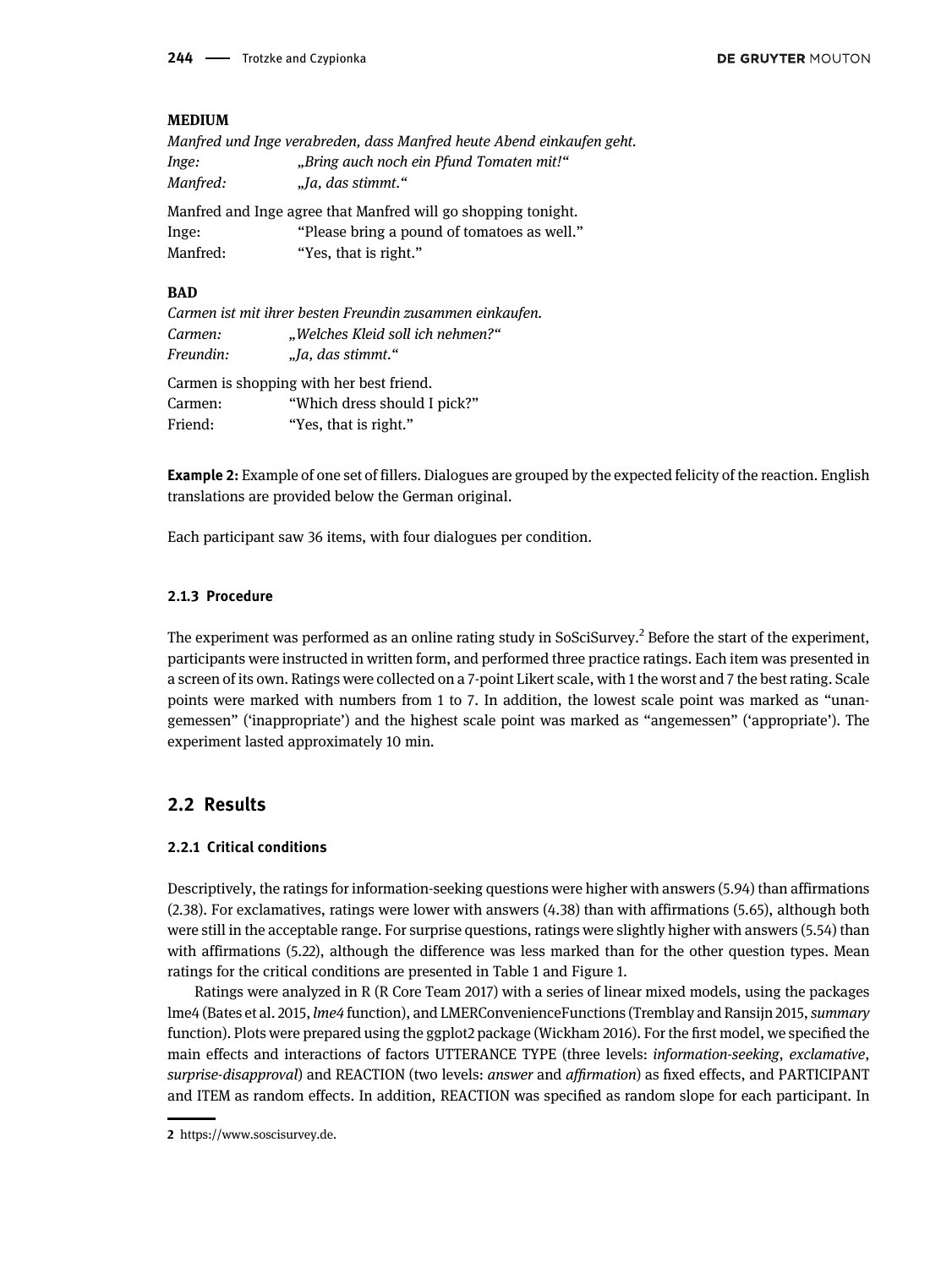| Utterance type       | <b>Reaction</b> | Mean rating              |
|----------------------|-----------------|--------------------------|
| Information-seeking  | Answer          | 5.94 (sd 1.11, sem 0.14) |
|                      | Affirmation     | 2.38 (sd 1.01, sem 0.13) |
| Exclamative          | Answer          | 4.38 (sd 1.22, sem 0.16) |
|                      | Affirmation     | 5.65 (sd 1.06, sem 0.14) |
| Surprise-disapproval | Answer          | 5.54 (sd 1.00, sem 0.13) |
|                      | Affirmation     | 5.22 (sd 1.14, sem 0.15) |

<span id="page-6-0"></span>Table 1: Mean ratings per condition across participants for critical items. Standard deviations and standard errors of the mean are given in parentheses.



<span id="page-6-1"></span>Figure 1: Boxplots of mean ratings per condition for critical items.

addition to significant main effects, there was a statistically significant interaction of UTTERANCE TYPE and REACTION (information-seeking vs. exclamative:  $t = -22.98$ ,  $p < 0.001$ ; information-seeking vs. surprise-disapproval:  $t = -15.45$ ,  $p < 0.001$ ; exclamative vs. surprise-disapproval:  $t = 7.53$ ,  $p < 0.001$ ). This interaction was pursued by monitoring the main effect of REACTION separately for each level of UTTERANCE TYPE. For the second model, we specified the main effect of REACTION as fixed effect, PARTICIPANT and ITEM as random effects, and REACTION as random slope for each participant. The main effect of REACTION was statistically significant for information-seeking questions ( $t = 17.11$ ,  $p < 0.001$ ) and exclamatives ( $t = -6.88$ ,  $p < 0.001$ ). For surprise-disapproval questions, the main effect of REACTION was only marginally significant  $(t = 1.85, p < 0.07)$ .

#### 2.2.2 Fillers

Descriptively, fillers were rated as expected, with high ratings for good fillers, low ratings for bad fillers, and medium ratings for medium fillers. Mean ratings for the fillers are presented in [Table 2](#page-7-0) and [Figure 2.](#page-7-1)

Ratings for fillers were analyzed with a third model (parallel to the second model outlined above). We specified the main effect of FILLER TYPE as fixed effect, PARTICIPANT and ITEM as random effects, and FILLER TYPE as random slope for each participant. There was a main effect of FILLER TYPE (good vs. bad: t = -26.27, p < 0.001; good vs. medium: t = -17.94, p < 0.001; medium vs. bad: t = -7.96,  $p < 0.001$ ).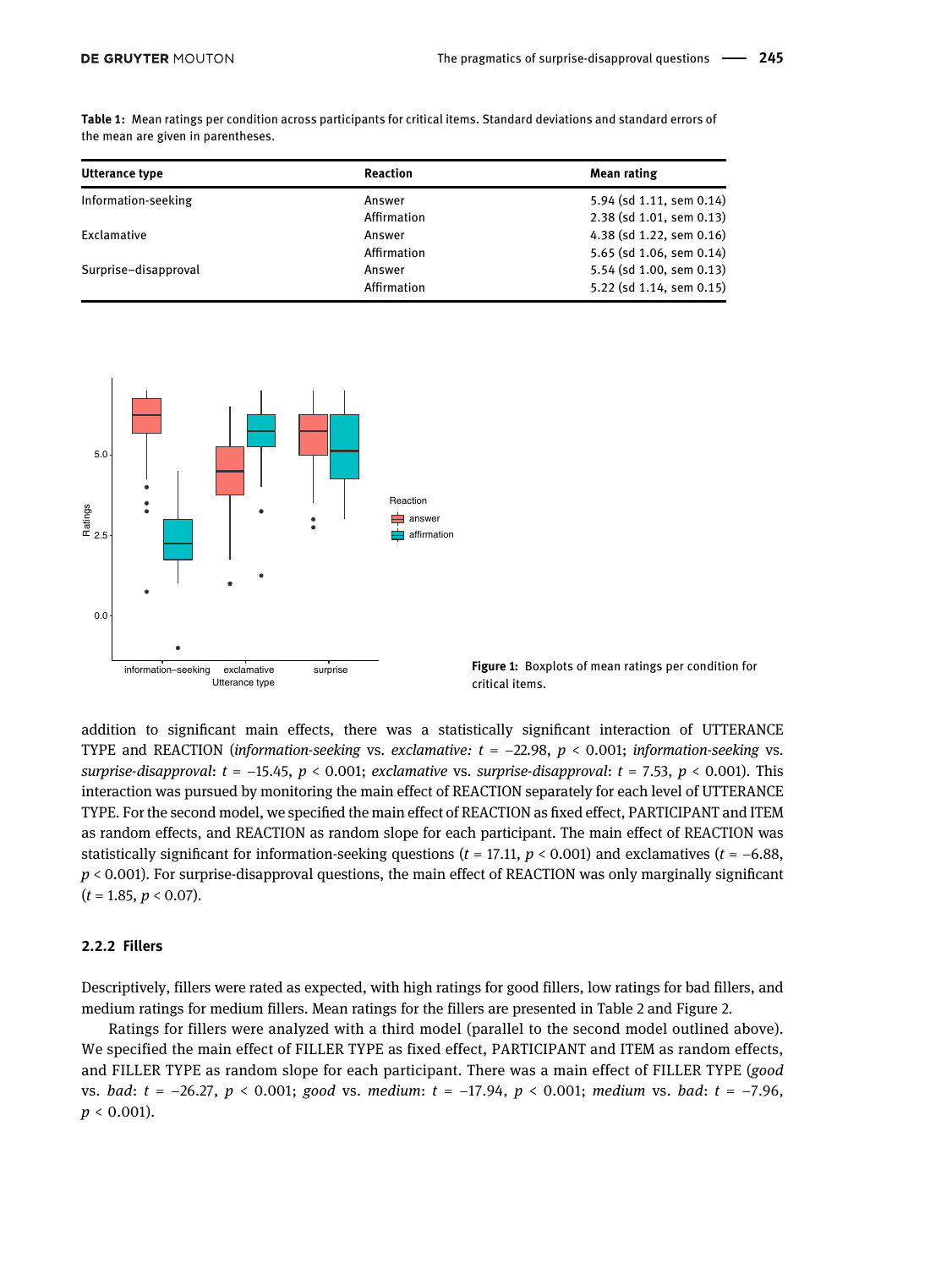<span id="page-7-0"></span>Table 2: Mean ratings per condition across participants for fillers. Standard deviations (sd) and standard errors of the mean (sem) are given in parentheses.

| <b>Filler type</b> | <b>Mean rating</b>         |
|--------------------|----------------------------|
| Good               | $6.19$ (sd 0.82, sem 0.11) |
| Medium             | 2.48 (sd 1.16, sem 0.15)   |
| Bad                | $1.43$ (sd 0.83, sem 0.11) |



<span id="page-7-1"></span>

### 3 Discussion and conclusion

In this final section, we would like to briefly discuss the results of our empirical study on the pragmatics of surprise-disapproval questions. First, we conclude that participants overall understood the rating task they were presented with. In particular, we found that ratings for all three filler conditions are different from one another, and participants' preferences for the appropriate reaction for each condition fit our expectations. This shows that our task is sensitive enough to distinguish reactions of varying felicity, and does so in more detail than providing simple quasi-binary distinctions.

The main findings of our empirical study concern the critical items. Specifically, we found—rather unsurprisingly—that the preferred reaction to an information-seeking question is an answer; affirmations are clearly dispreferred. The preferred reaction to exclamatives is affirmation; this is in line with the theoretical literature on exclamatives showing that although an exclamative cannot be answered (6B), the descriptive content of the exclamative (which is presupposed) can be affirmed by the hearer ([6B′]; see [Castroviejo Miró](#page-9-19) [2006;](#page-9-19) [Chernilovskaya et al. 2012;](#page-9-20) [Grimshaw 1979](#page-9-16); [Zanuttini and Portner 2003\)](#page-10-3). Consider the following pattern again [\(Zanuttini and Portner 2003:](#page-10-3) 47), repeated from (5):

- (6) A: How very tall he is!
	- B:\* Seven feet. [answer]
	- B': He really is! Indeed! [affirmation]

Interestingly, our data suggest that although ratings for exclamatives with affirmation were significantly higher than those for exclamatives with answers, the latter still showed higher ratings than expected. In particular, the exclamative–answer pattern suggests that this reaction is perceived as more felicitous than the information-seeking–affirmative condition. This might reflect a bias of our paradigm towards an interrogative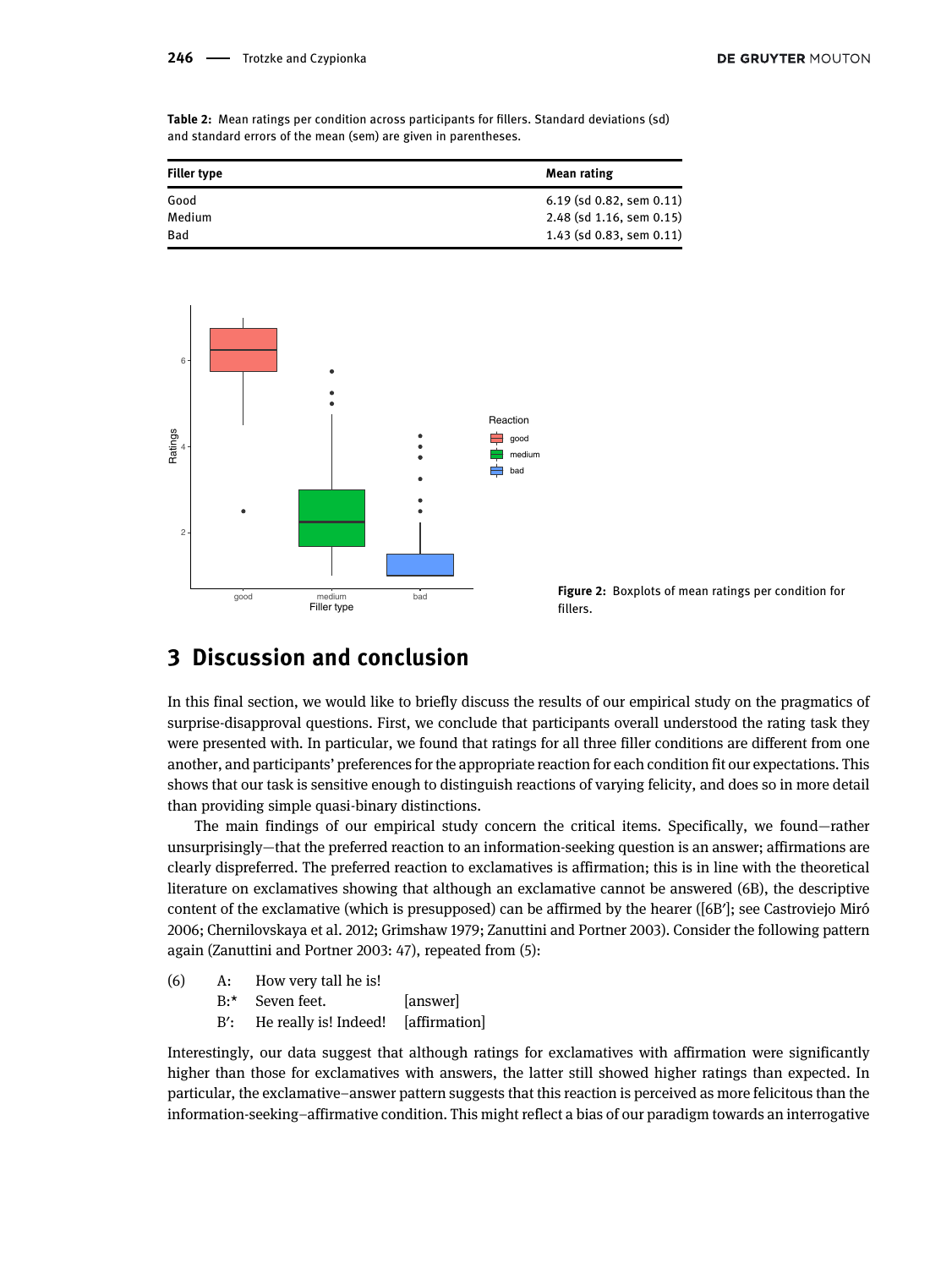interpretation. Another explanation is that participants perceive the descriptive content of an exclamative as still being 'at-issue' and not presupposed. In other words, participants might have thought that the speaker has no settled belief about the proposition conveyed by an exclamative (e.g., 'He bakes delicious pies' in an exclamative like What delicious pies he bakes!), and that the proposition is thus still 'at-issue' (see [Villalba 2017](#page-10-7) for such an account) and not so far in the conversational background than usually assumed in the theoretical literature (e.g., [Zanuttini and Portner 2003](#page-10-3) and their analysis of the relevant proposition in terms of a factivity presupposition).

Turning now to the main point of our paper, namely the results we obtained for the pragmatics of surprisedisapproval questions, we observed that both types of reactions (i.e., answer and affirmation) are rated as felicitous. While there is a small descriptive preference for answers over affirmations, the difference between both reactions is only marginally significant. We interpret this as showing that in the case of surprisedisapproval questions there is actually no preference for one of the two reaction types—neither for answer nor for affirmation.

This finding suggests that surprise-disapproval questions are indeed perceived as both question and exclamation speech acts and thus contrast with both information-seeking questions (where we found a significant preference for answer) and exclamatives (this utterance type is preferred with affirmations). The question is now how to interpret this result theoretically (and in the light of the cartographic literature sketched in [Section 1](#page-0-0)) because it is rather uncontroversial that surprise-disapproval questions belong to a 'mixed' clause and speech act category, featuring formal and functional properties of different illocutionary forces. Our experiment thus seems to confirm this general characterization.

However, we would like to point out that our results are particularly compatible with a broad theory that assumes that pragmatic phenomena like surprise-disapproval questions are truly 'mixed types' in the sense that we do not have to postulate a distinct illocutionary status (or, in syntactic terms, a distinct projection) in order to explain them theoretically. By contrast, we suggest that surprise-disapproval questions might be felicitous with answers (and noticeably more felicitous than wh-exclamatives) because they share the basic word order with information-seeking questions (V2 order), and differ from our cases of wh-exclamatives in this regard (they were all verb-final). We could explain this by a broad illocutionary theory like [Truckenbrodt](#page-10-8)'s [\(2006\)](#page-10-8) account, which suggests for German that the V-to-C movement property in wh-questions results in a special pragmatics that verb-final exclamatives (like the items in our experiment) lack. Since surprisedisapproval questions in our items feature V-to-C movement (Was lacht der?!), and exclamatives lack it (Was der lacht!), surprise-disapproval question still fall into one grammatical category with their informationseeking counterparts (Was liest er?).

On the other hand, our experiment has shown that surprise-disapproval questions are also felicitously followed by affirmations, which is the reaction type that has also been preferred by our participants for exclamations. We submit that this cannot (and therefore should not) be explained by syntax because many factors at different linguistic levels add up and cumulate to yield the exclamation component of surprisedisapproval questions (certainly lexical items like the special and non-canonical reading of was, but also exclamative intonation, which we did not test in our experiment).

To be sure, factors at different linguistic levels are involved in yielding an interrogative reading in regular (read: information-seeking) wh-questions too—most notably intonation. Our claim here merely is that only the interrogative reading (of both information-seeking and surprise-disapproval questions) requires a dedicated word order and thus must involve syntax proper. This explains the pattern that surprise-disapproval questions cannot only be felicitously followed by affirmations (= signaling their exclamation component), but also by answers (= signaling their interrogative component): The V2 word order has an effect on the interpretation of surprise-disapproval questions because this is the feature that they have in common with information-seeking questions and that distinguishes them from the exclamatives we tested in our experiment.

To conclude, we submit that the only thing that is really due to word order and thus part of the syntax of mixed speech act types such as surprise-disapproval questions is the interrogative component (yielded by  $wh-+V$ -to-C movement), but the exclamation component should maybe not be part of and represented in the grammar, in contrast to previous syntactic claims along the lines of cartography. Such a 'mixed' theory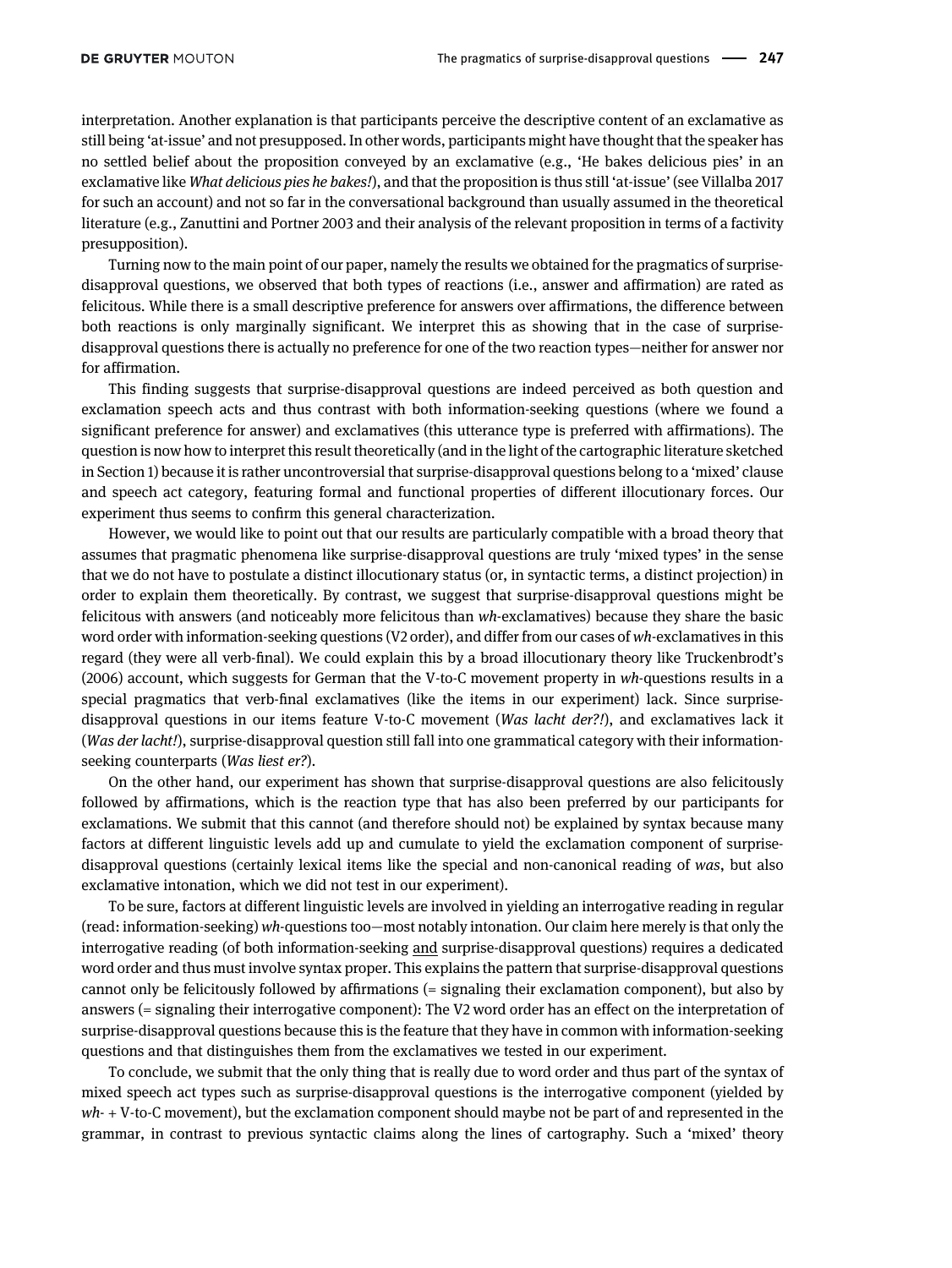(combining grammar/word order and non-syntactic means to yield the respective interpretations) is needed for many other mixed clause and speech act types like the more recent English How cool is that?! and its counterparts in further Germanic languages [\(Auer 2016;](#page-9-21) [Trotzke 2020\)](#page-10-2).

Acknowledgments: We would like to thank the German Research Foundation (DFG research unit "Questions at the Interfaces," FOR 2111) and the German Academic Exchange Service/DAAD (PPP project "Surprise Questions from a Comparative Perspective," grant no. 57444809) for financial support. Andreas Trotzke additionally acknowledges financial support from the EU Horizon 2020 COFUND scheme for the project "Functional categories and expressive meaning" (grant no. 2017-BP00031).

### References

- <span id="page-9-21"></span>Auer, Peter. 2016. "Wie geil ist das denn?" Eine Konstruktion im Netzwerk ihrer Nachbarn. Zeitschrift für germanistische Linguistik 44. 69–92.
- <span id="page-9-18"></span>Bates, Douglas, Martin Mächler, Ben Bolker & Steve Walker. 2015. Fitting linear mixed-effects models using lme4. Journal of Statistical Software 67. 1–48.
- <span id="page-9-19"></span><span id="page-9-13"></span>Castroviejo Miró, Elena. 2006. Wh-exclamatives in Catalan. Universitat de Barcelona PhD Dissertation.
- Celle, Agnès. 2018. Questions as indirect speech acts in surprise contexts. In Dalila Ayoun, Agnès Celle & Laure Lansari (eds.), Tense, aspect, modality, evidentiality: Crosslinguistic perspectives, 213–238. Amsterdam: John Benjamins. [https://doi.org/](https://doi.org/10.1075/slcs.197.10cel) [10.1075/slcs.197.10cel.](https://doi.org/10.1075/slcs.197.10cel)
- <span id="page-9-14"></span>Celle, Agnès, Anne Jugnet, Laure Lansari & Tyler Peterson. 2019. Interrogatives in surprise contexts in English. In Natalie Depraz & Agnès Celle (eds.), Surprise at the intersection of phenomenology and linguistics, 117-137. Amsterdam: John Benjamins.
- <span id="page-9-20"></span>Chernilovskaya, Anna, Cleo Condoravdi & Sven Lauer. 2012. On the discourse effects of wh-exclamatives. In Nathan Arnett & Ryan Bennett (eds.), Proceedings of the 30th west coast conference on formal linguistics, 109–119. Somerville, MA: Cascadilla.
- <span id="page-9-4"></span>Giorgi, Alessandra. 2016. On the temporal interpretation of certain surprise questions. SpringerPlus 5. 1390.
- <span id="page-9-5"></span>Giorgi, Alessandra. 2018. Ma non era rosso? (But wasn't it red?): On counter-expectational questions in Italian. In Lori Repetti & Francisco Ordóñez (eds.), Selected papers from the 46th linguistic symposium on Romance languages (LSRL), 69–84. Amsterdam: John Benjamins.<https://doi.org/10.1075/rllt.14.05gio>.
- <span id="page-9-16"></span>Grimshaw, Jane. 1979. Complement selection and the lexicon. Linguistic Inquiry 10. 279–326.
- <span id="page-9-10"></span>Grosz, Patrick. 2012. On the grammar of optative constructions. Amsterdam: John Benjamins.<https://doi.org/10.1075/la.193>.
- <span id="page-9-11"></span>König, Ekkehard & Peter Siemund. 2007. Speech act distinctions in grammar. In Timothy Shopen (ed.), Language typology and syntactic description, 276–324. Cambridge: Cambridge University Press.
- <span id="page-9-12"></span>König, Ekkehard & Peter Siemund. 2013. Satztyp und Typologie. In Jörg Meibauer, Markus Steinbach & Hans Altmann (eds.), Satztypen des Deutschen, 846–873. Berlin: Mouton de Gruyter.
- <span id="page-9-7"></span>Krifka, Manfred. 2014. Embedding illocutionary act. In Tom Roeper & Margaret Speas (eds.), Recursion: Complexity in cognition, 125–155. Dordrecht: Springer.
- <span id="page-9-8"></span>Krifka, Manfred. 2019. Layers of assertive clauses: Propositions, judgements, commitments, acts. To appear in. In Jutta Hartmann & Angelika Wöllstein (eds.), Propositionale Argumente im Sprachvergleich: Theorie und Empirie. Tübingen: Narr.
- <span id="page-9-0"></span>Munaro, Nicola & Hans-Georg Obenauer. 1999. On underspecified wh-elements in pseudo-interrogatives. University of Venice Working Papers in Linguistics 9. 181–253.
- <span id="page-9-9"></span><span id="page-9-2"></span>Nye, Rachel. 2009. How pseudo-questions and the interpretation of wh-clauses in English. University of Essex MA thesis.
- Obenauer, Hans-Georg. 2004. Non-standard wh-questions and alternative checkers in Pagotto. In Horst Lohnstein & Susanne Trissler (eds.), The syntax and semantics of the left periphery. Berlin: Mouton de Gruyter.
- <span id="page-9-3"></span>Obenauer, Hans-Georg. 2006. Special interrogatives: Left periphery, wh-doubling, and (apparently) optional elements. In Jenny Doetjes & Paz González (eds.), Romance languages and linguistic theory, Vol. 2004, 247–273. Amsterdam: John Benjamins.
- <span id="page-9-15"></span>Pesetsky, David. 1987. Wh-in-situ: Movement and unselective binding. In Eric Reuland & Alice Ter Meulen (eds.), The representation of (in)definiteness, 98–129. Cambridge, MA: MIT Press.
- <span id="page-9-17"></span>R Core Team. 2017. R: A language and environment for statistical computing. R Foundation for Statistical Computing. Vienna: Austria.<https://www.R-project.org/>.
- <span id="page-9-1"></span>Rett, Jessica. 2011. Exclamatives, degrees and speech acts. Linguistics and Philosophy 34. 411–442.
- <span id="page-9-6"></span>Rizzi, Luigi. 1997. The fine structure of the left periphery. In Liliane Haegeman (ed.), Elements of grammar: Handbook in generative syntax, 281–337. Dordrecht: Kluwer. [https://doi.org/10.1007/978-94-011-5420-8\\_7](https://doi.org/10.1007/978-94-011-5420-8_7).